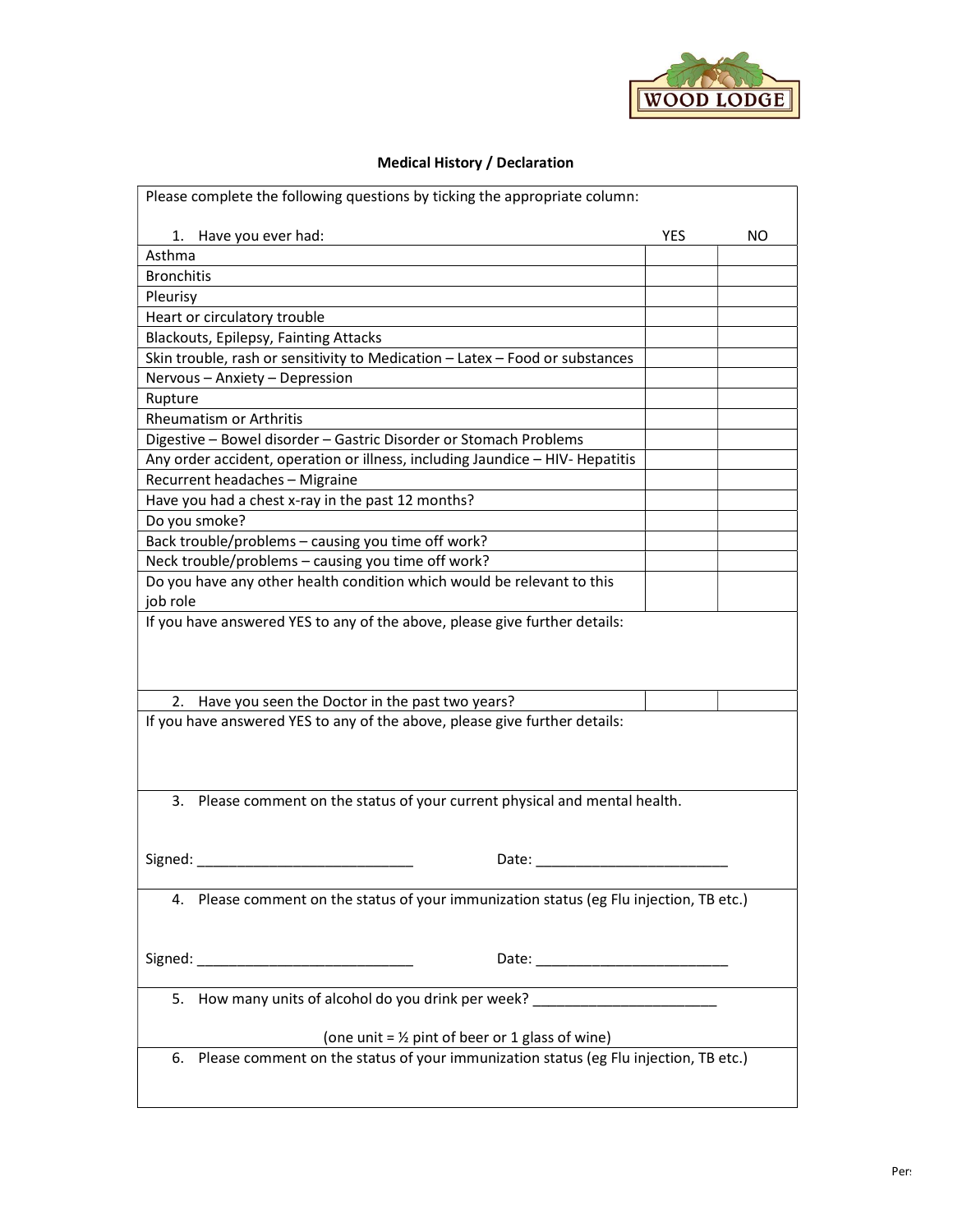

| 7. Please give brief details and approximate dates of any periods of sickness during the last<br>two years                                                                                          |                         |  |  |
|-----------------------------------------------------------------------------------------------------------------------------------------------------------------------------------------------------|-------------------------|--|--|
| Reason for sickness:                                                                                                                                                                                |                         |  |  |
| Length of Absence from work ________________________ days / weeks / months                                                                                                                          |                         |  |  |
| Reason for sickness:                                                                                                                                                                                |                         |  |  |
| Length of Absence from work _______________________ days / weeks / months                                                                                                                           |                         |  |  |
| Reason for sickness:                                                                                                                                                                                |                         |  |  |
| Length of Absence from work ________________________ days / weeks / months                                                                                                                          |                         |  |  |
| Details of the General Practitioner you are registered with:                                                                                                                                        |                         |  |  |
|                                                                                                                                                                                                     |                         |  |  |
|                                                                                                                                                                                                     |                         |  |  |
|                                                                                                                                                                                                     |                         |  |  |
|                                                                                                                                                                                                     |                         |  |  |
|                                                                                                                                                                                                     |                         |  |  |
|                                                                                                                                                                                                     |                         |  |  |
|                                                                                                                                                                                                     |                         |  |  |
| Declaration                                                                                                                                                                                         |                         |  |  |
| I certify that I have answered ALL the questions to the best of my knowledge and that the answers<br>are complete. I give permission for my Doctor to be contacted to certify my fitness to work if |                         |  |  |
| necessary.                                                                                                                                                                                          |                         |  |  |
|                                                                                                                                                                                                     |                         |  |  |
|                                                                                                                                                                                                     |                         |  |  |
|                                                                                                                                                                                                     |                         |  |  |
| For Office Use:                                                                                                                                                                                     |                         |  |  |
| Having reviewed this person's personnel file, interview notes, health questionnaire, I believe that the                                                                                             |                         |  |  |
| applicant is/is not* physically and mentally fit for the purposes of the work which the applicant is to<br>perform.                                                                                 |                         |  |  |
| Registered Provider/Manager*: New York Changer and Changes and Changes and Changes and Changes and Changes and                                                                                      | * delete as appropriate |  |  |
| Print:                                                                                                                                                                                              |                         |  |  |
| Date:                                                                                                                                                                                               |                         |  |  |

**I** and the state of the state of